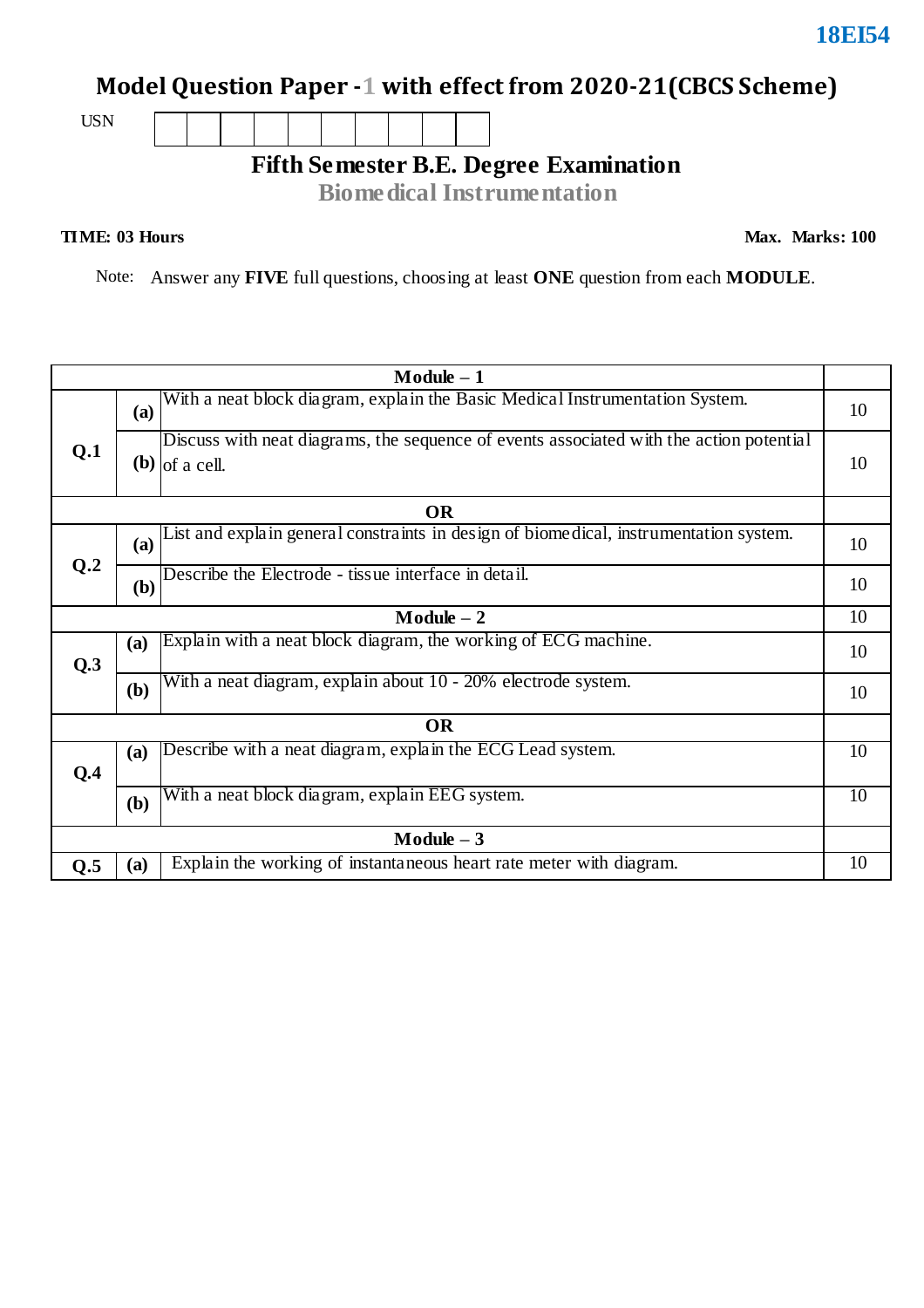# **18EI54**

|           | <b>(b)</b>   | Bring out the principle of blood pressure measurement based on Korotkoff sounds with<br>a neat sketch | 10 |
|-----------|--------------|-------------------------------------------------------------------------------------------------------|----|
|           |              | <b>OR</b>                                                                                             |    |
|           | (a)          | What are the vital parameters measured with a bedside patient monitor? Highlight the                  | 10 |
|           |              | features of a microprocessor based bedside patient monitor.                                           |    |
| Q.6       | <b>(b)</b>   | List the methods for the measurement of respiration rate. How is the respiration rate                 | 10 |
|           |              | measured by CO2 method?                                                                               |    |
|           |              | Module $-4$                                                                                           |    |
|           | <b>(a)</b>   | Describe the working of Doppler Shift Blood Flow velocity meter with neat diagram.                    | 10 |
| Q.7       | ( <b>b</b> ) | With a neat diagram, explain about Ultrasound method for cardiac output<br>measurement.               | 10 |
|           |              | <b>OR</b>                                                                                             |    |
| Q.8       | (a)          | Explain the various types of Implantable pacemaker with neat diagrams.                                | 10 |
|           | (b)          | With a neat diagram, explain for D.C. Defibrillator.                                                  | 10 |
|           |              | $Module - 5$                                                                                          |    |
| Q.9       | (a)          | Explain with a neat diagram, the working of Hemo dialysis system.                                     | 10 |
|           | (b)          | With a neat diagram, explain the features of Drug Infusion pumps                                      | 10 |
| <b>OR</b> |              |                                                                                                       |    |
|           | (a)          | Discuss the methods of Testing of Biomedical equipments.                                              | 10 |
| Q.10      | (b)          | Explain about the Electric Shock hazards.                                                             | 10 |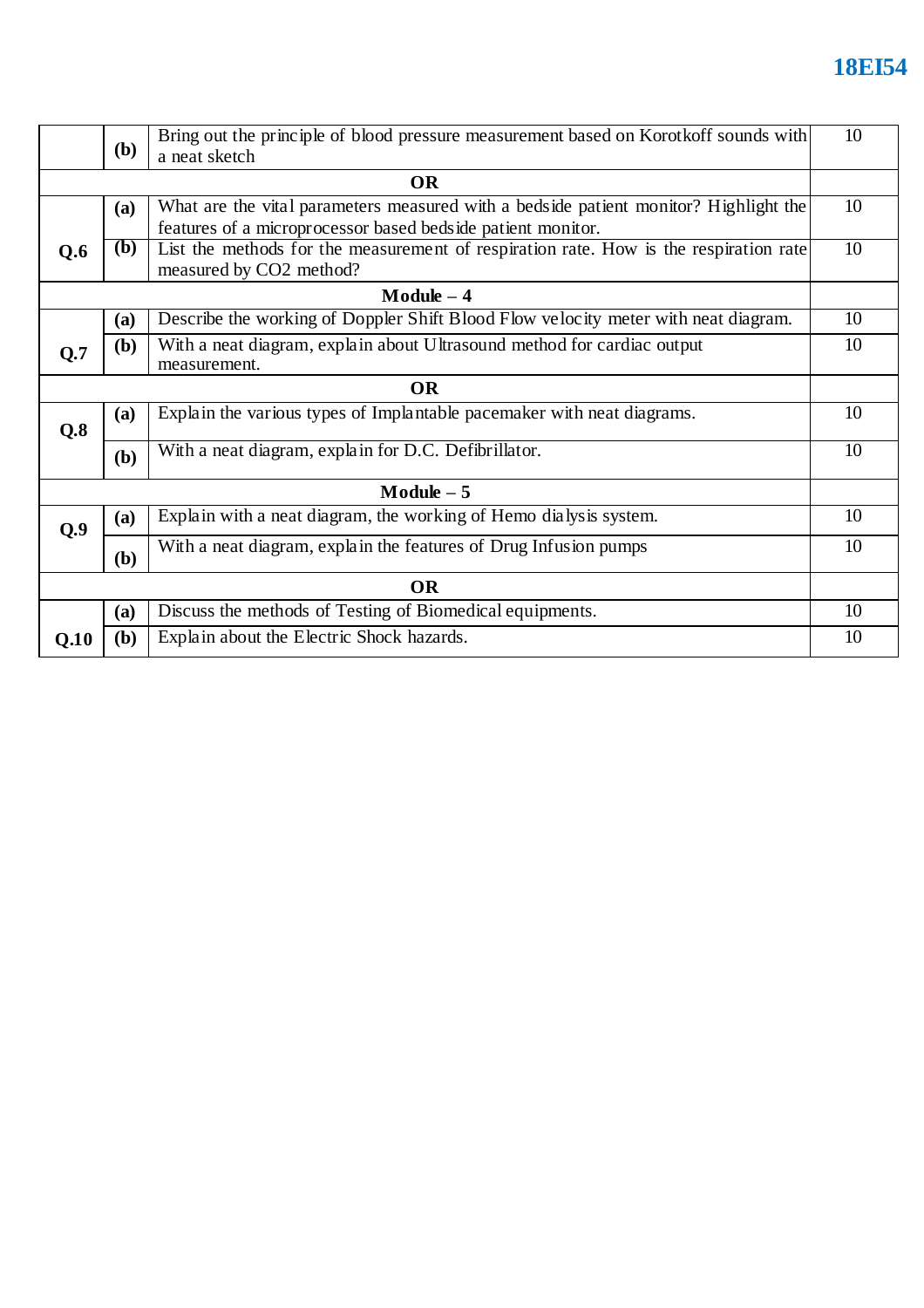|                           |     |                                                                                                                             | <b>Outcome</b>                         |                             |                          |  |
|---------------------------|-----|-----------------------------------------------------------------------------------------------------------------------------|----------------------------------------|-----------------------------|--------------------------|--|
| <b>Question</b>           |     | <b>Bloom's Taxonomy Level</b><br>attached                                                                                   |                                        | Course<br><b>Outcome</b>    | <b>Programme Outcome</b> |  |
| Q.1                       | (a) | L2                                                                                                                          |                                        | 1                           | 1,2,4                    |  |
|                           | (b) | L2                                                                                                                          |                                        | 1                           | 1,2,4                    |  |
| Q.2                       | (a) | $\overline{\text{L1}}$                                                                                                      |                                        | 1                           | 1,2,4                    |  |
|                           | (b) | L2                                                                                                                          |                                        | 1                           | 1,2,4                    |  |
| Q.3                       | (a) | L1                                                                                                                          |                                        | $\overline{3}$              | 1,2,4,9                  |  |
|                           | (b) | L2                                                                                                                          |                                        | $\overline{3}$              | 1,2,4                    |  |
| Q.4                       | (a) | L2                                                                                                                          |                                        | $\overline{3}$              | 1,2,4                    |  |
|                           | (b) | L2                                                                                                                          |                                        | 3                           | 1,2,4                    |  |
| Q.5                       | (a) | $\overline{L2}$                                                                                                             |                                        | 4                           | 1,4,9                    |  |
|                           | (b) | L2                                                                                                                          |                                        | $\overline{\mathcal{L}}$    | 1,4,9                    |  |
| Q.6                       | (a) | L2                                                                                                                          |                                        | $\overline{3}$              | 1,4,9                    |  |
|                           | (b) | L2                                                                                                                          |                                        | $\overline{3}$              | 1,2                      |  |
| $\overline{Q.7}$          | (a) | L2                                                                                                                          |                                        | $\overline{6}$              | 1,4,9                    |  |
|                           | (b) | $\overline{L2}$                                                                                                             |                                        | 6                           | 1,2,4,5                  |  |
| Q.8                       | (a) | L2                                                                                                                          |                                        | 6                           | 1,2                      |  |
|                           | (b) | L2                                                                                                                          |                                        | 6                           | $\overline{1,2}$         |  |
| Q.9                       | (a) | L2                                                                                                                          |                                        | $\overline{4}$              | 1,4                      |  |
|                           | (b) | L2                                                                                                                          |                                        | $\overline{4}$              | 1,4                      |  |
| Q.10                      | (a) | L2                                                                                                                          |                                        | 5                           | 1,2,4                    |  |
|                           | (b) | $\overline{L2}$                                                                                                             |                                        | 5                           | 1,2,4                    |  |
|                           |     |                                                                                                                             |                                        |                             |                          |  |
|                           |     |                                                                                                                             |                                        | Lower order thinking skills |                          |  |
| <b>Bloom's</b>            |     | Remembering(                                                                                                                | Understanding<br>Comprehension): $L_2$ |                             | Applying (Application):  |  |
| <b>Taxonomy</b><br>Levels |     | knowledge): $L_1$                                                                                                           | $L_3$                                  |                             |                          |  |
|                           |     | Higher order thinking skills<br>Valuating (Evaluation): $L_5$<br>Creating (Synthesis): $L_6$<br>Analyzing (Analysis): $L_4$ |                                        |                             |                          |  |

ELERGE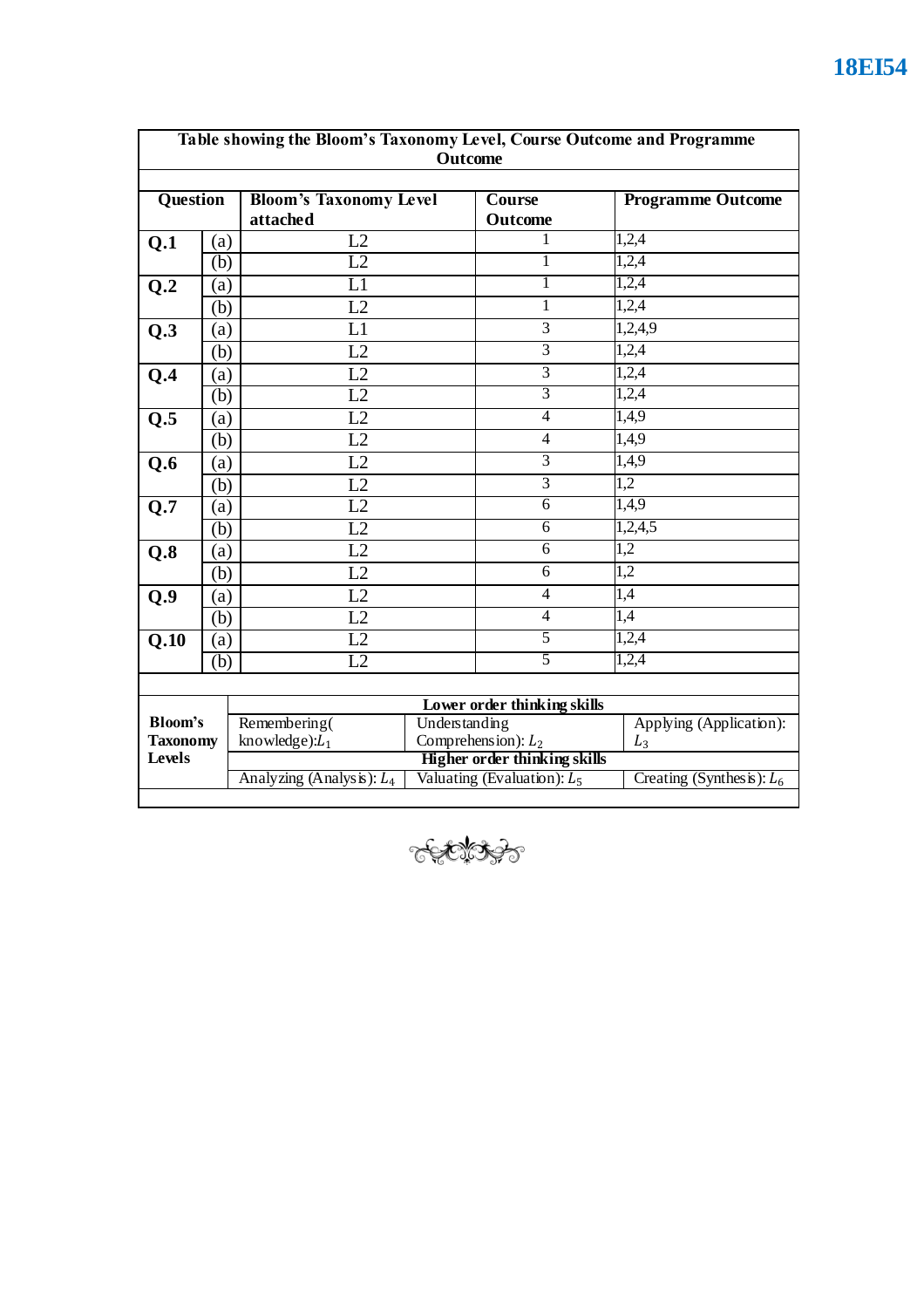# **Model Question Paper -2 with effect from 2020-21(CBCS Scheme)**

USN

## **Fifth Semester B.E. Degree Examination**

**Biomedical Instrumentation**

### **TIME: 03 Hours**

**Max. Marks: 100**

Note: Answer any **FIVE** full questions, choosing at least **ONE** question from each **MODULE**.

|     |            | $Module - 1$                                                                                                          |    |
|-----|------------|-----------------------------------------------------------------------------------------------------------------------|----|
|     | (a)        | Explain the biomedical signals that originate from variety of sources.                                                | 10 |
| Q.1 |            | (b) Discuss about the performance requirements of medical instrumentation system.                                     | 10 |
|     |            | <b>OR</b>                                                                                                             |    |
|     | (a)        | With a neat diagram, explain about skin contract impedance.                                                           | 10 |
| Q.2 |            | (b) In brief explain about silver - silver chloride electrodes.                                                       | 10 |
|     |            | $Module - 2$                                                                                                          |    |
| Q.3 | (a)        | With a neat diagram, explain about ECG Lead system.                                                                   | 10 |
|     | (b)        | With a neat diagram, explain about Multi channel ECG machine.                                                         | 10 |
|     |            | <b>OR</b>                                                                                                             |    |
| Q.4 | <b>(a)</b> | With the typical EEG signal waveforms classify the basic frequency bands of EEG<br>range for the purpose of analysis. | 10 |
|     | (b)        | List and explain the types in computerized analysis of EEG.                                                           | 10 |
|     |            | $Module - 3$                                                                                                          |    |
| Q.5 | (a)        | Define Oximetry. Explain its principle of operation.                                                                  | 6  |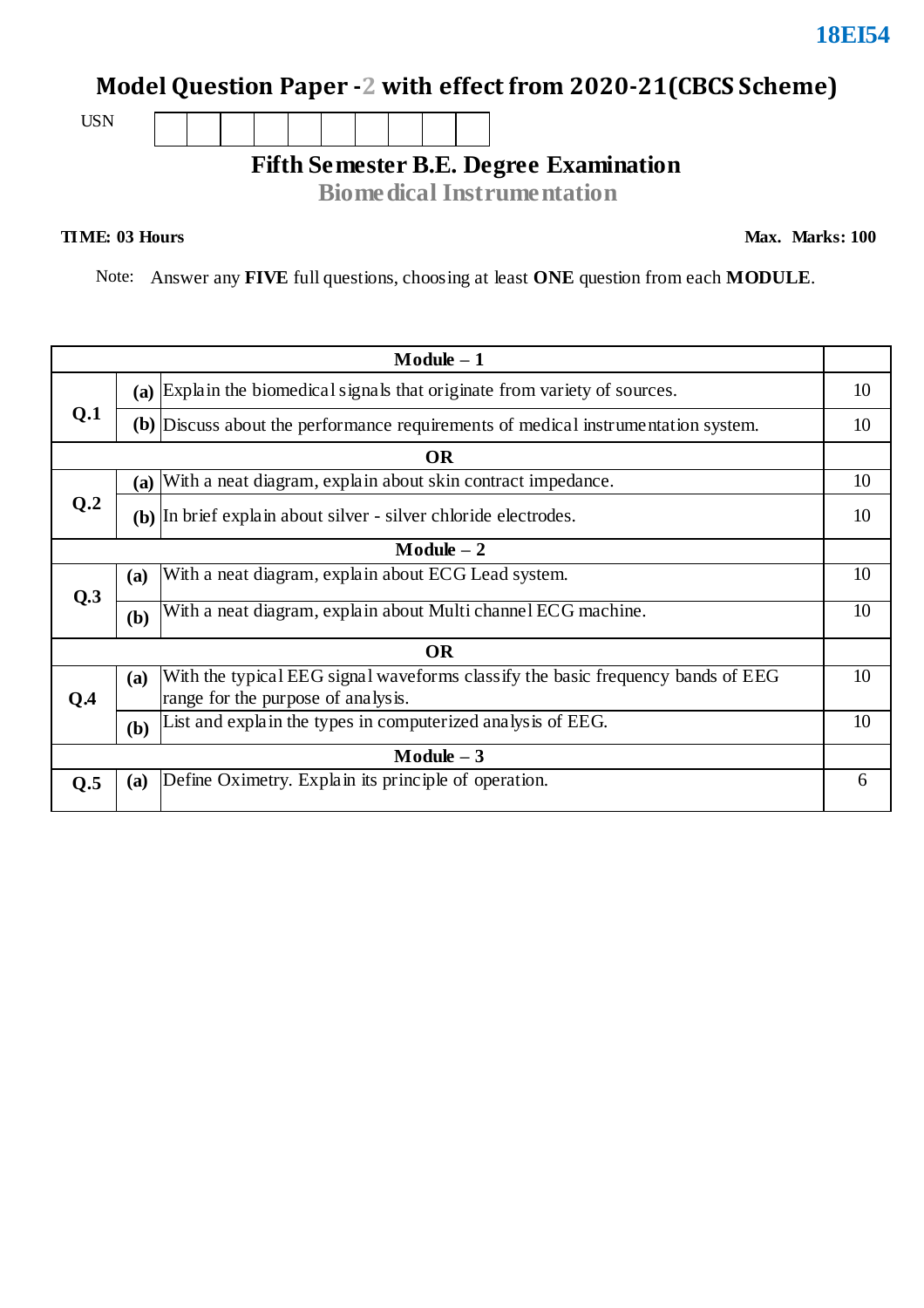# **18EI54**

|      | (b)          | List and explain the types of techniques to calculate heart rate.                                        | 8  |
|------|--------------|----------------------------------------------------------------------------------------------------------|----|
|      | (c)          | With a neat block diagram, explain the Rheographic method of indirect blood pressure<br>measurement.     | 6  |
|      |              | <b>OR</b>                                                                                                |    |
|      | <b>(a)</b>   | With a neat waveforms, explain the principle of blood pressure measurement based on<br>Korotkoff sounds. | 10 |
| Q.6  | ( <b>b</b> ) | With a neat block diagram, explain the apnoea monitor.                                                   | 10 |
|      |              | $Module - 4$                                                                                             |    |
|      | <b>(a)</b>   | Explain the principle and working of Electromagnetic Blood flow meter.                                   | 10 |
| Q.7  | (b)          | With a neat diagram, explain Doppler imaging method to measure blood flow                                | 10 |
|      |              | <b>OR</b>                                                                                                |    |
|      | <b>(a)</b>   | List and explain types of Implantable Pacemakers.                                                        | 10 |
| Q.8  | (b)          | Discuss the working of a Pacer- Cardioverter Defibrillator.                                              | 10 |
|      |              | $Module - 5$                                                                                             |    |
| Q.9  | <b>(a)</b>   | With a neat diagram, explain positive pressure ventilator.                                               | 10 |
|      | <b>(b)</b>   | Write a note on Implantable Infusion systems.                                                            | 10 |
|      |              | <b>OR</b>                                                                                                |    |
|      | (a)          | Discuss about the precautions to minimize Electric Shock hazards                                         | 10 |
| Q.10 | ( <b>b</b> ) | With a neat schematic diagram, explain leakage measuring circuit.                                        | 10 |